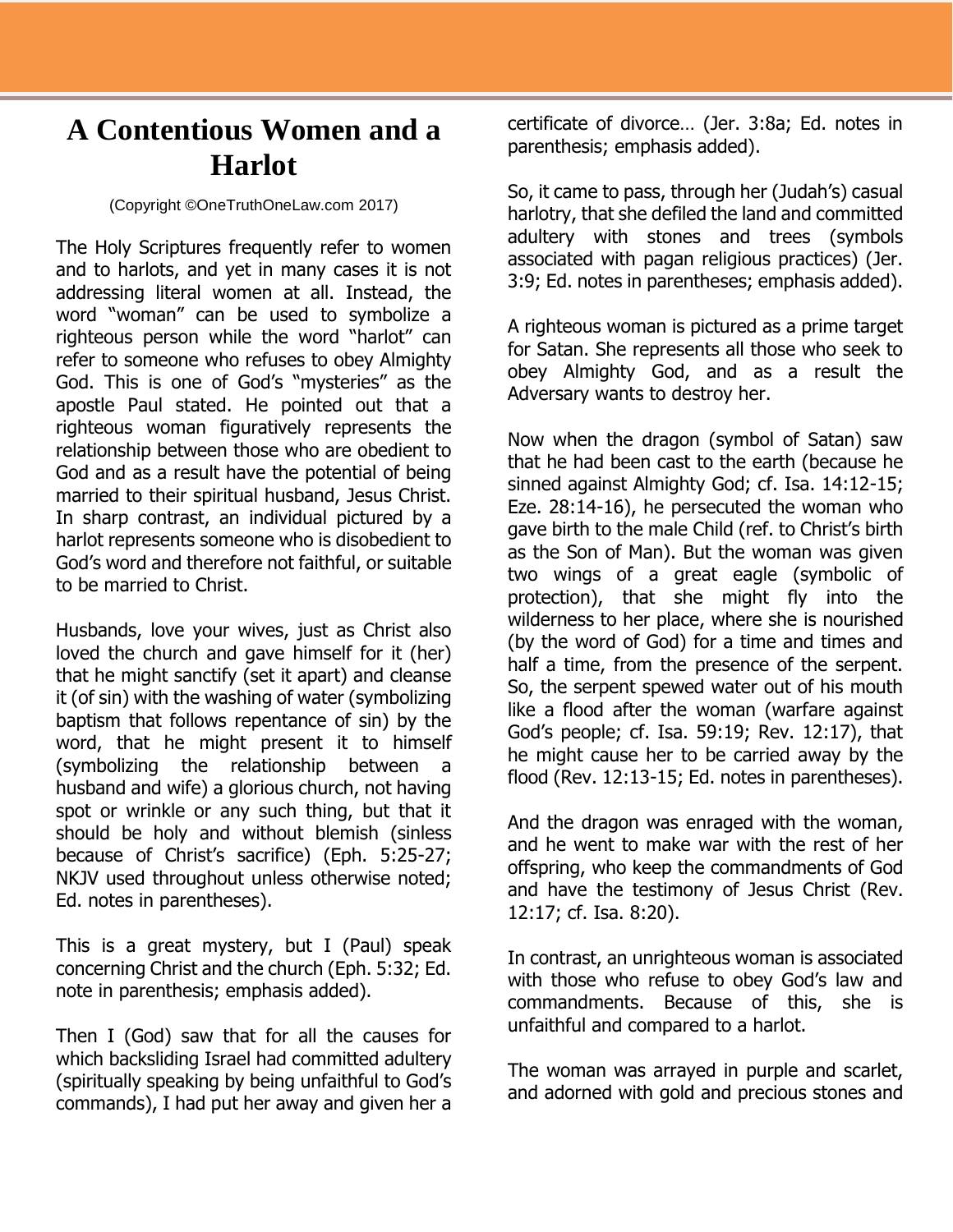pearls (outward appearance was attractive; cf. Mt. 23:27), having in her hand a golden cup full of abominations and the filthiness of her fornication. And on her forehead a name was written: Mystery, Babylon the Great, the Mother of Harlots and of the Abominations of the Earth (Rev. 17:4-5; Ed. note in parenthesis; emphasis added).

An unrighteous woman's corrupt behavior can influence others to become harlots and, in Revelation 17:4-5, these harlots symbolize many false religious systems that have come from her corrupt values and teachings. She has had a very powerful and negative effect upon them. Her actions are not only against God's commands; she also promotes materialism to everyone under her influence.

> IT IS BETTER TO DWELL IN A CORNER OF A HOUSETOP, THAN IN A HOUSE SHARED WITH A CONTENTIOUS WOMEN (WIFE). Proverbs 21:19; Ed. note in parenthesis; emphasis added

For all the nations have drunk of the wine of the wrath of her fornication, the kings of the earth have committed fornication with her, and the merchants of the earth have become rich through the abundance of her luxury (Rev. 18:3; emphasis added).

She wants everyone to focus on the physical things of this world and everything it offers, even though she appears to be a righteous person. Because she is successful in her deception, many will weep when her lies are exposed and they come to the realization that their material pursuits are about to end abruptly.

And the kings of the earth who committed fornication and lived luxuriously with her will weep and lament for her, when they see the smoke of her burning (Rev. 18:9; emphasis added).

The book of Proverbs contains many insights into the behavior of mankind as well as the fallen host. One of these proverbs describes the action of a contentious woman and the effects it can have on the relationship with her husband (cf. Rev. 21:2). Using the analogy of a woman representing those who are going to be married to Jesus Christ, the following proverb presents some serious problems.

It is better to dwell in a corner of a housetop, than in a house shared with a contentious woman (wife) (Prov. 21:19; Ed. note in parenthesis; emphasis added).

This proverb pictures a woman who grumbles and complains to the point that her husband can no longer dwell with her. Figuratively speaking, she does not want to obey his commands nor does she appear to recognize his authority in their relationship. In essence, she has sown discord between them. This describes perfectly what happened between ancient Israel and her future husband, who would later be known as Jesus Christ (2Cor. 11:2; Heb. 13:8). It also pictures the relationship today between most Christians and the one they claim to represent, Jesus Christ, because they are contentious regarding obedience to God's law and commandments. Most do not believe they need to be subject to His commands. Instead, they prefer to argue and debate about it, just like a contentious wife (Mt. 7:21-23).

So I (God) spoke to you (ancient Israel); yet you would not listen, but rebelled against the command of the Lord, and presumptuously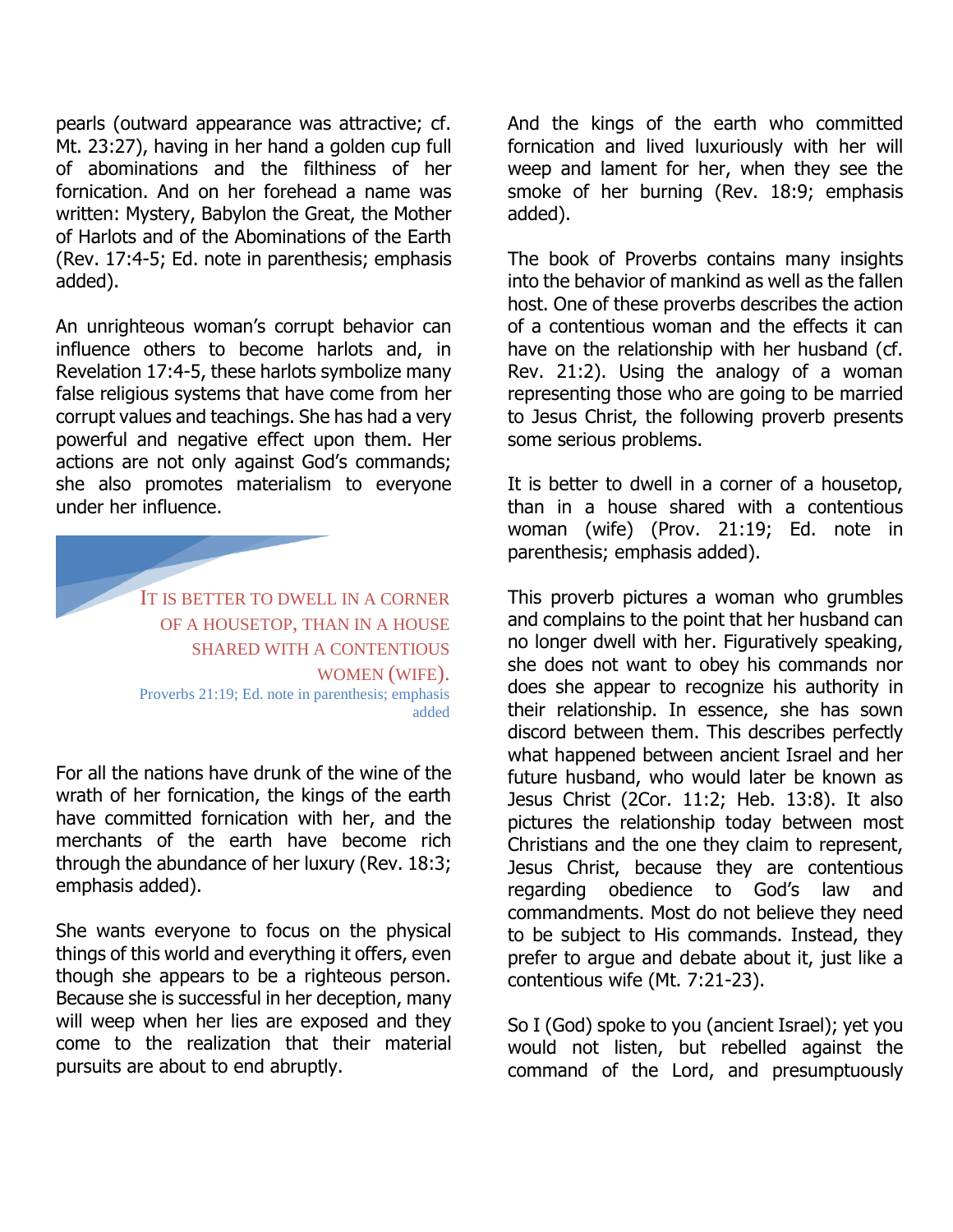(willfully) went up into the mountain (Dt. 1:43; Ed. notes in parentheses; emphasis added).

Then it shall be, if you by any means forget the Lord your God, and follow other gods, and serve them and worship them (Christianity's pagan holidays, disguised as being righteous: see studies on God's Holy Days), I testify against you this day that you shall surely perish (ultimately). As the nations which the Lord destroys before you, so you shall perish, because you would not be obedient to the voice of the Lord your God (Dt. 8:19-20; Ed. notes in parentheses; emphasis added).

You (including future rebellious generations) shall be left few in number, whereas you were as the stars of heaven in multitude, because you would not obey the voice of the Lord your God (Dt. 28:62; Ed. note in parenthesis; emphasis added)

Surely, as a wife treacherously departs from her husband, so have you dealt treacherously with me, O house of Israel, says the Lord (Jer. 3:20; emphasis added).

Behold, the days are coming, says the Lord, when I will make a new covenant with the house of Israel and with the house of Judah – not according to the covenant that I made with their fathers in the day that I took them by the hand to bring them out of the land of Egypt, my covenant which they broke, though I was a husband to them, says the Lord (Jer. 31:31-32; emphasis added).

Whether "God's woman" is an individual, a nation, or a religious group of people, the rules are the same and they apply equally to everyone. As soon as there are compromises regarding obedience to God's law and commandments, whoever is involved will be on a slippery slope which eventually leads to a

complete breakdown of society. This has happened time and again throughout man's history and will repeat itself until the return of Jesus Christ. In order to restore peace, Christ will enforce his Father's commands (Zec. 14; Isa. 2:3; Mic. 4:2). Today, many of those who claim to represent Christ condone acts which are against the word of God. They are either oblivious to His commands or simply choose to ignore them. Either way, they are going to be held responsible for their actions. There is no such thing as breaking only one of God's laws and thinking it will end there. It never has and never will. Ancient Israel is a case in point. They started on the path of compromise and before too long had thrown God's law out the window and were assimilated into the pagan religious systems around them. Some of the results are described in scripture, along with the consequences which were very unpleasant and painful (Dt. 28:15-68).

> SURELY, AS A WIFE TREACHEROUSLY DEPARTS FROM HER HUSBAND, SO HAVE YOU DEALT TREACHEROUSLY WITH ME, O HOUSE OF ISRAEL, SAYS THE LORD. Jeremiah 3:20; emphasis added

You built your high places (of false worship) at the head of every road, and made your beauty to be abhorred. You offered yourself to everyone who passed by, and multiplied your acts of harlotry. You also committed harlotry with the Egyptians, your very fleshly neighbors, and increased your acts of harlotry to provoke me (God) to anger (Eze. 16:25-26; emphasis added).

You also played the harlot with the Assyrians, because you were insatiable; indeed you played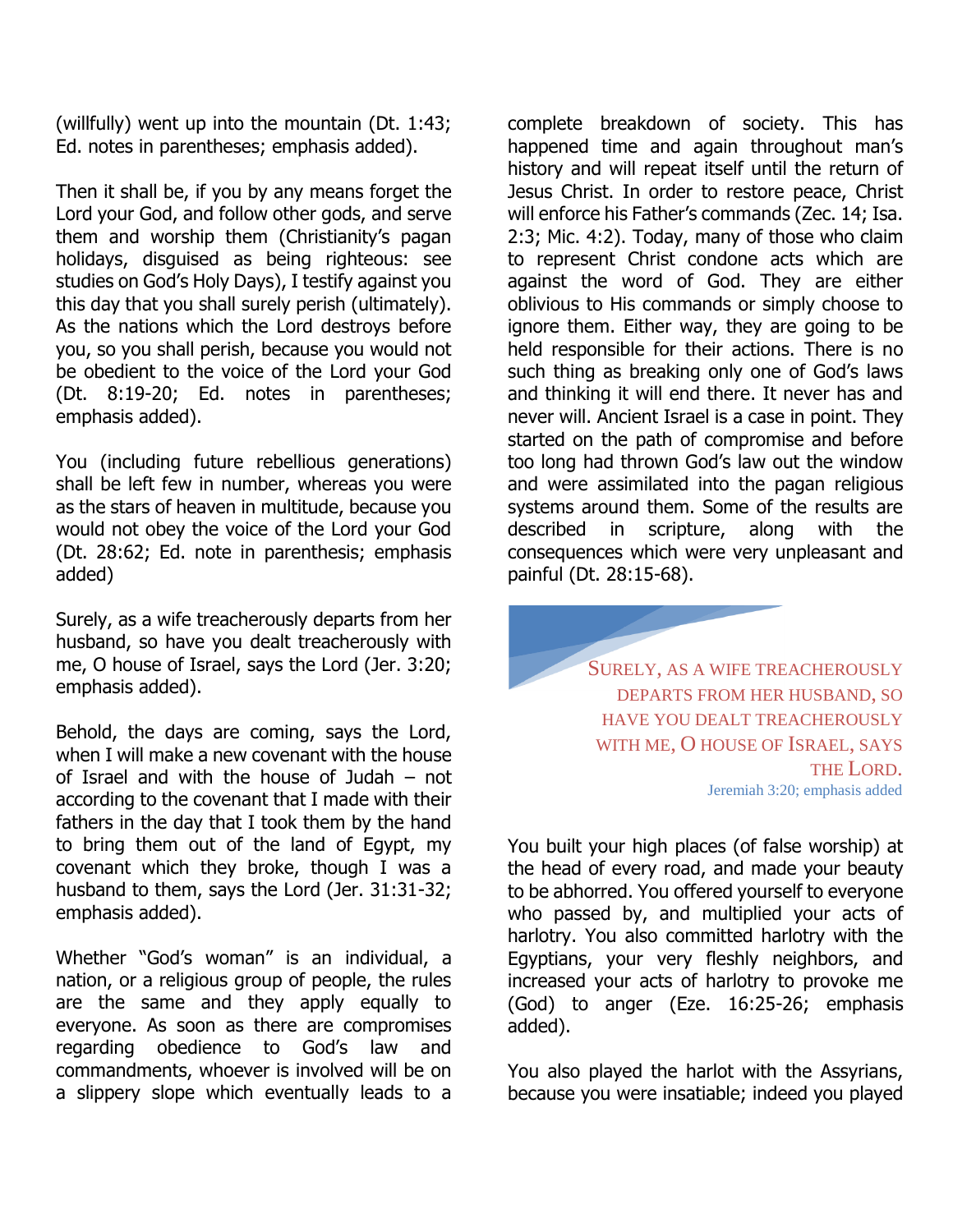the harlot with them and still were not satisfied. Moreover you multiplied your acts of harlotry as far as the land of the trader, Chaldea; and even then you were not satisfied. "How degenerate is your heart!" says the Lord God, "seeing you do all these things, the deeds of a brazen harlot." (Eze. 16:28-30; emphasis added).

Any woman who has sunk to this level of rebellion and depravity cannot be married, in a figurative sense, to Christ. Instead, she would have to be so completely changed that she no longer resembled the person she was previously. She would have to be cleansed by Christ's sacrifice, and subject to his authority (Lk. 9:35), including obedience to God's commands (Jn. 15:10). Almighty God's commands and Christ's commands are identical (Jn. 8:28; 38a). Someone thinking that God will "accept them as they are" does not understand His plan of salvation (see study: Once Baptized, Is A Person Guaranteed Everlasting Life?). Instead, they must repent of sin and begin living a completely different life, if they expect to be married to Jesus Christ (Rom. 6:4). In the First Covenant, there is a law that supports the principle that mankind, which has departed from their true spiritual husband en masse, cannot be married to him again. Instead, they have to become so transformed by the action of God's Holy Spirit that they no longer resemble the sinful person they used to be (2Cor. 5:17).

When a man takes a wife and marries her, and it happens that she finds no favor in his eyes because he has found some uncleanness (indecency) in her, and he writes her a certificate of divorce (cf. Jer. 3:8a), puts it in her hand, and sends her out of his house, when she has departed from his house, and goes and becomes another man's wife, if the latter husband detests her and writes her a certificate of divorce, puts it in her hand, and sends her out of his house, or if the latter husband dies who took her to be

his wife, then the former husband who divorced her must not take her back to be his wife… (Dt. 24:1-4a; emphasis added).

Therefore, no contentious woman and no harlot, who has rebelled against the law and commandments of God, can be married to Jesus Christ. If a sinful person does not repent during this lifetime, it is possible they will repent in a future resurrection from the dead (Rev. 20:4-6). Even then, they would have to change so much that even their closest friends and relatives would not recognize them. When this occurs, the repentant individual can be married to Christ and inherit everlasting life, thus fulfilling the role of a virtuous woman with her spiritual husband.

Who can find a virtuous wife? For her worth is far above rubies. The heart of her husband safely trusts her: so he will have no lack of gain. She does him good and not evil all the days of her life (Prov. 31:10-12; emphasis added).

> AN EXCELLENT WIFE IS THE CROWN OF HER HUSBAND, BUY SHE WHO CAUSES SHAME IS ROTTENNESS IN HIS BONES. Proverbs 12:4

The majority of this world's Christianity does not resemble this virtuous woman and Jesus Christ does not trust them, let alone consider them worthy of being his future bride (Mt. 7:21-23). Because they reject God's law and commandments, they "do him evil."

As this last proverb implies, it is extremely rare to find a virtuous woman. Unfortunately, most who claim to know and follow Jesus Christ cause him shame, because they are such poor representatives of his Father's way of life.